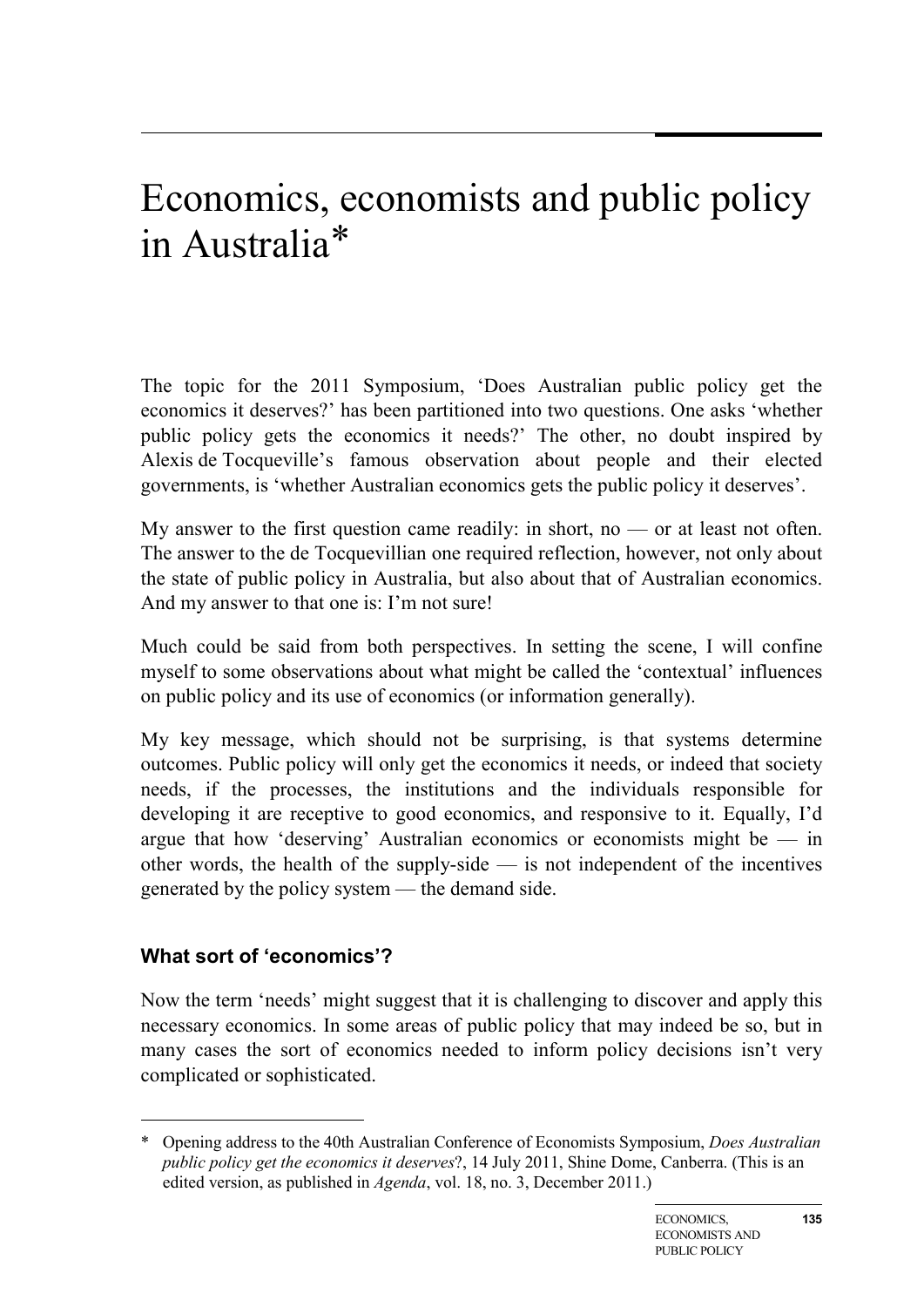Much public policy could go a long way with a few basic principles or precepts. I'll just mention four.

- The most basic is that there is no 'free lunch'. Economies have finite resources, which means scarcity and therefore opportunity costs to their use.
- A second principle is that prices matter in allocating scarce resources to where they can do the most good for an economy and society. Market prices signal both production costs and people's valuations.
- Third, the responsiveness of people to relative prices and to changes in relative prices — will vary, but the lower the price, generally the greater is demand: as economists put it, 'demand curves slope down'.
- Fourth, no part of an economy is an island. What happens in one industry, sector or region affects and is affected by what happens in others.

One might say that all of these are just common sense. But we see policy proposals and decisions that violate those principles almost on a daily basis. We see policy proposals and decisions that seem to assume that there is no such thing as scarcity; that there are no substitution or income effects, and that there is no interdependence within the economy. Decisions based on such anti-economic thinking are not just a relic of the bygone era of 'protection all round'.

The reality is that even the most basic economic concepts are not intuitive or self-evident to the average person (the 'man on the Clapham Bus', as my Welsh friend Steve puts it). Indeed some economic principles and tools can be forgotten or lost even by people with economics training.

The foreword to my favourite economics primer, by Alchian and Allen (1969), cites Alain Enthoven, the Assistant Secretary of the US Defence Department, on the rationale for an economics PhD, as follows: "Many economists don't believe what they've learned until they've acquired a vested interest in marginal analysis." (The Defence Department was a pioneer of cost benefit analysis in the USA contrasting somewhat with our own.)

We also need to acknowledge that art as well as science is called for in applying economic principles and frameworks to real world problems: in relation to understanding the exact nature of those problems, assessing what will work best, and identifying the relevant impacts, given that there will be many influences at work. Policy-makers must operate in what economists refer to as a 'second best' world. This calls for more than the textbook when contemplating additional government interventions. It calls for judgement; it calls for experience, and indeed it calls for incentives for decision-makers to make the best call (a point to which I'll return). And, even when these conditions are satisfied, we can never be certain of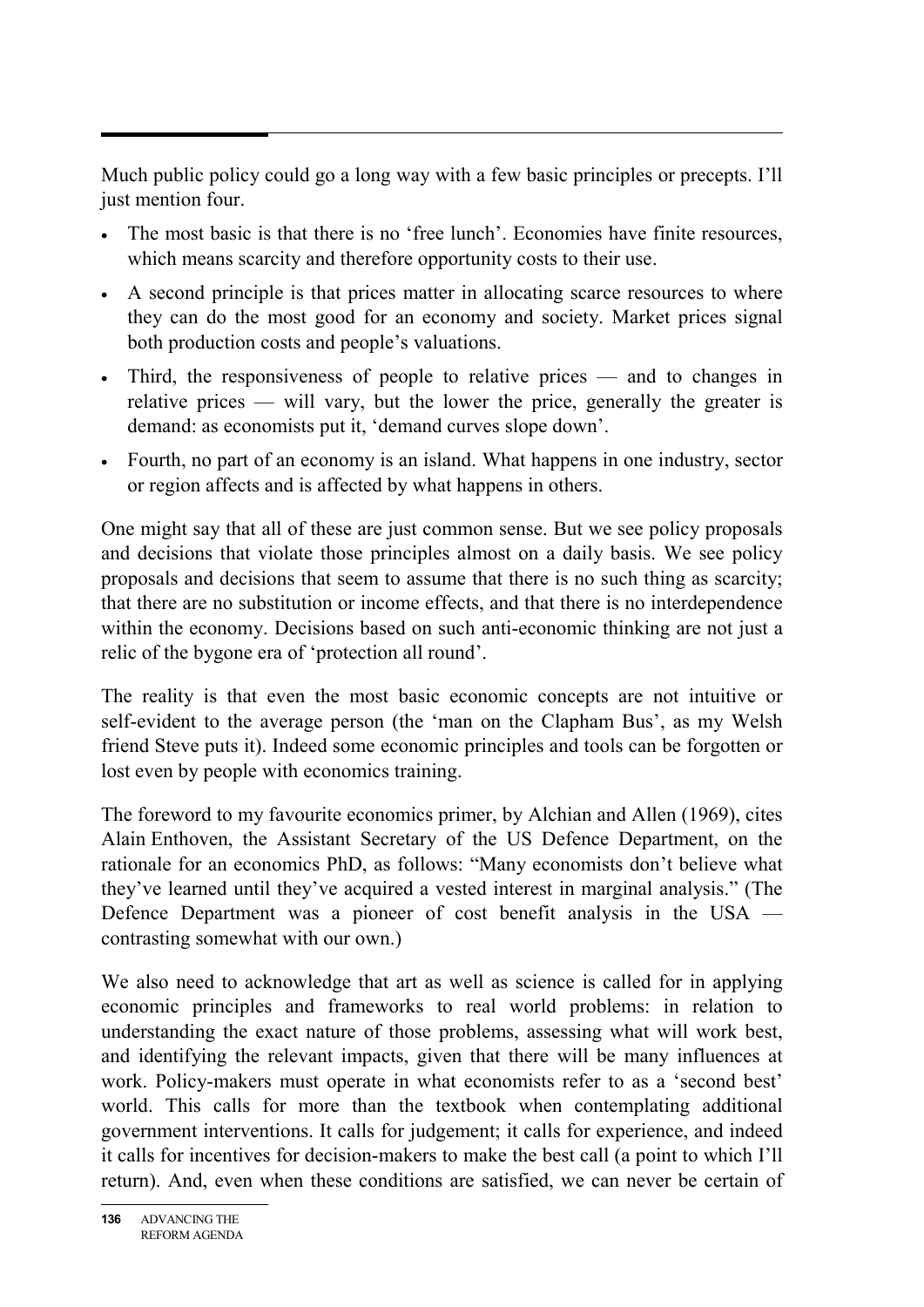the outcome. Good policy is not a one off event: it requires ongoing review, and amendment in the light of experience (Banks 2010).

## **What sort of 'process'?**

That is why processes and institutions can be crucial to whether and how effectively economics is brought to bear on public policy. Good policy, and indeed having good economics behind it, requires good process. It may not be sufficient, but it is certainly necessary.

At face value, the requirements for good process in policy-making are not that demanding. The essentials are well described by the legendary American economist Frank H. Knight, in his book *Intelligence and Democratic Action* (Knight 1960). Knight sets out the conditions for what he describes as 'intelligent' — what we'd call today well-informed — political decision-making.

According to Knight, 'if policy is to have a reasonable chance of improving a situation, certain steps need to be followed.' The first of these is understanding what will happen without intervention and why. The second step is to decide what interventions are feasible; the third to assess their consequences and the fourth to rank the alternatives, ultimately reflecting the value judgements of political representatives.

#### *Easily said*

That sequence for 'intelligent' policy-making anticipated the 'impact assessment' framework for regulation-making that has since been embraced by many OECD countries, including Australia. Yet, we've struggled to inculcate such an approach within government, notwithstanding that these provisions commenced some 25 years ago. Often only lip service is paid, or assessments undertaken after a policy decision has already effectively been made. Why is that so?

I've become fond of quoting the observation by Maynard Keynes that 'There's nothing a government hates more than to be well informed. It makes the process of arriving at decisions much more complicated and difficult' (Moggridge and Johnson 1982). He might have added that it also makes the process more *inconvenient,* in circumstances where governments are keen to follow a course that good economics might not support.

The reality is that there is generally more vocal support within the electorate for bad policy than for good, reflecting well known asymmetries in the impacts of policy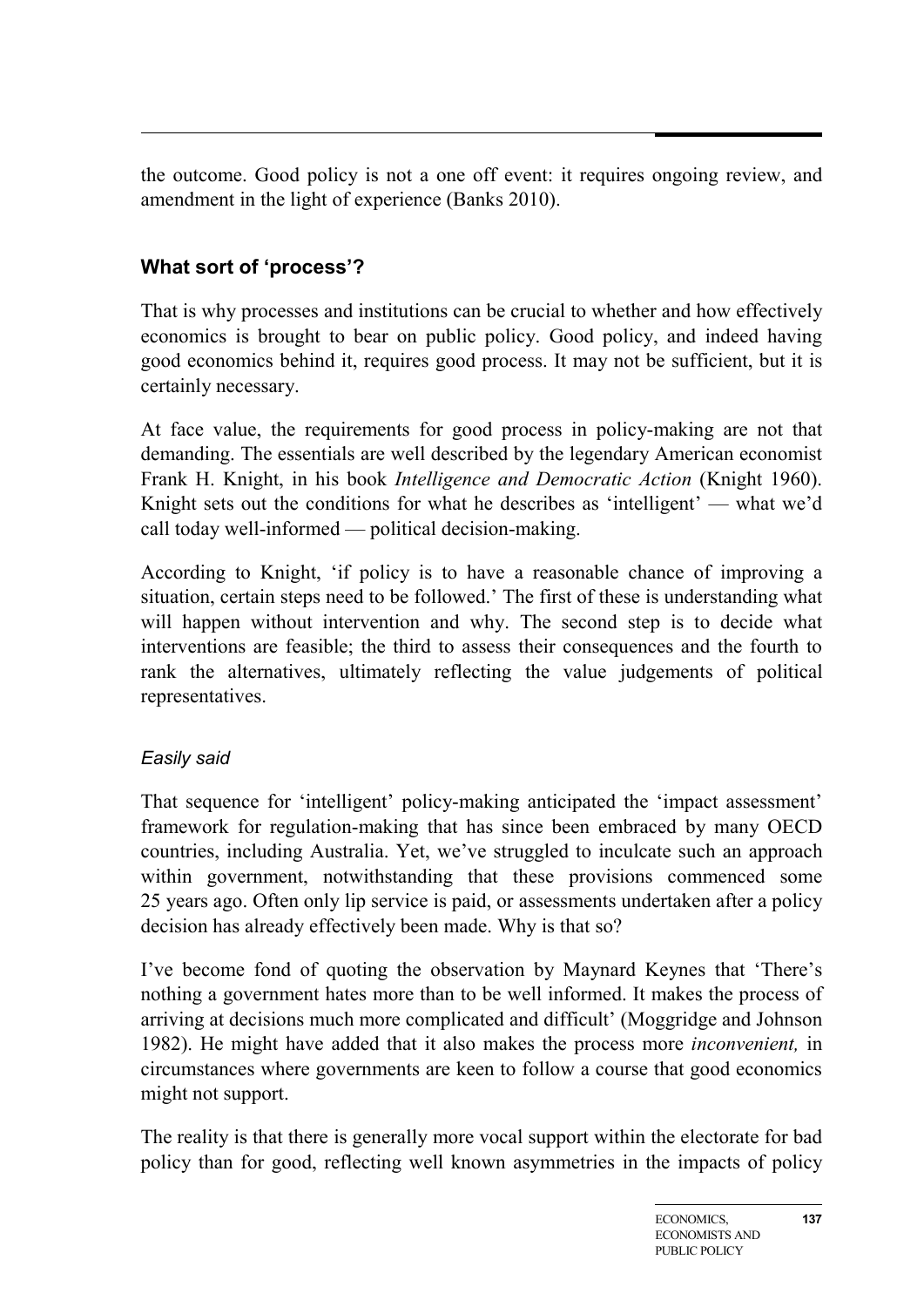and reform within an economy and community. We also often see political deal-making acquiring a life of its own within the Parliament, taking a policy in unfortunate directions, regardless of how good the starting point might have been.

It is therefore to be celebrated that in the 1980s and 90s substantial headway was made against these forces, resulting in an important series of economic reforms from which we are still benefiting today. We've also seen those obstacles being overcome in some individual policy actions since then, but not a lot.

The principal success factors in what the OECD now calls the Australian Model of structural reform, arguably boil down to two: one is having solid research to identify the problems and their causes, and thereby to establish the case for reforms that would actually make things better. The second is the effective communication of this to the public, to build support based on the understanding that a policy that is being contemplated will indeed make people better off overall.<sup>[1](#page-3-0)</sup>

### **How 'deserving' are Australian economists?**

As indicated, the existence of good process or good policy-making systems is also relevant to the second question — whether Australian economics gets the public policy it deserves. I take this to mean the contribution of Australian *economists*, rather than some special Australian branch of economic theory. It is rather topical to be talking about this just now, given the Leader of the Opposition's recent critical comment about the profession in Australia.

How deserving economists might be obviously depends on the quality of their contribution. However I'd argue again that this is not independent from how demanding or 'receptive' the policy-making process itself has been. This has

 $\overline{a}$ 

<span id="page-3-0"></span><sup>&</sup>lt;sup>1</sup> A referee has remarked that this assessment neglects 'the lesson of political economy that, if you do not compensate them, the relatively few losers, who have relatively large stakes, can derail a policy' and notes that 'compensation also provides a crude test of Pareto superiority'. While compensation has indeed played a role in some areas (notably the GST), it has generally been a subordinate one, having more to do with implementation and transition than gaining acceptance of the need for reform itself. Compensation has only been explicitly addressed where a reform was seen to violate (defacto) property rights (eg dairy deregulation, taxis) or to be unfair in its incidence. That said, transfers have been implicit in the gradualist approach that has typified some major Australian reforms (notably tariff liberalisation) and also in the 'grandfather clauses' used in tax reform and the 'no disadvantage test' in labour market deregulation. And the National Competition Policy was underpinned by 'competition payments' from the Commonwealth to State and Territory Governments, even though the latter were individually winners overall without it. (For a discussion of the role of compensation and adjustment assistance in structural policy reform, see PC 2001.)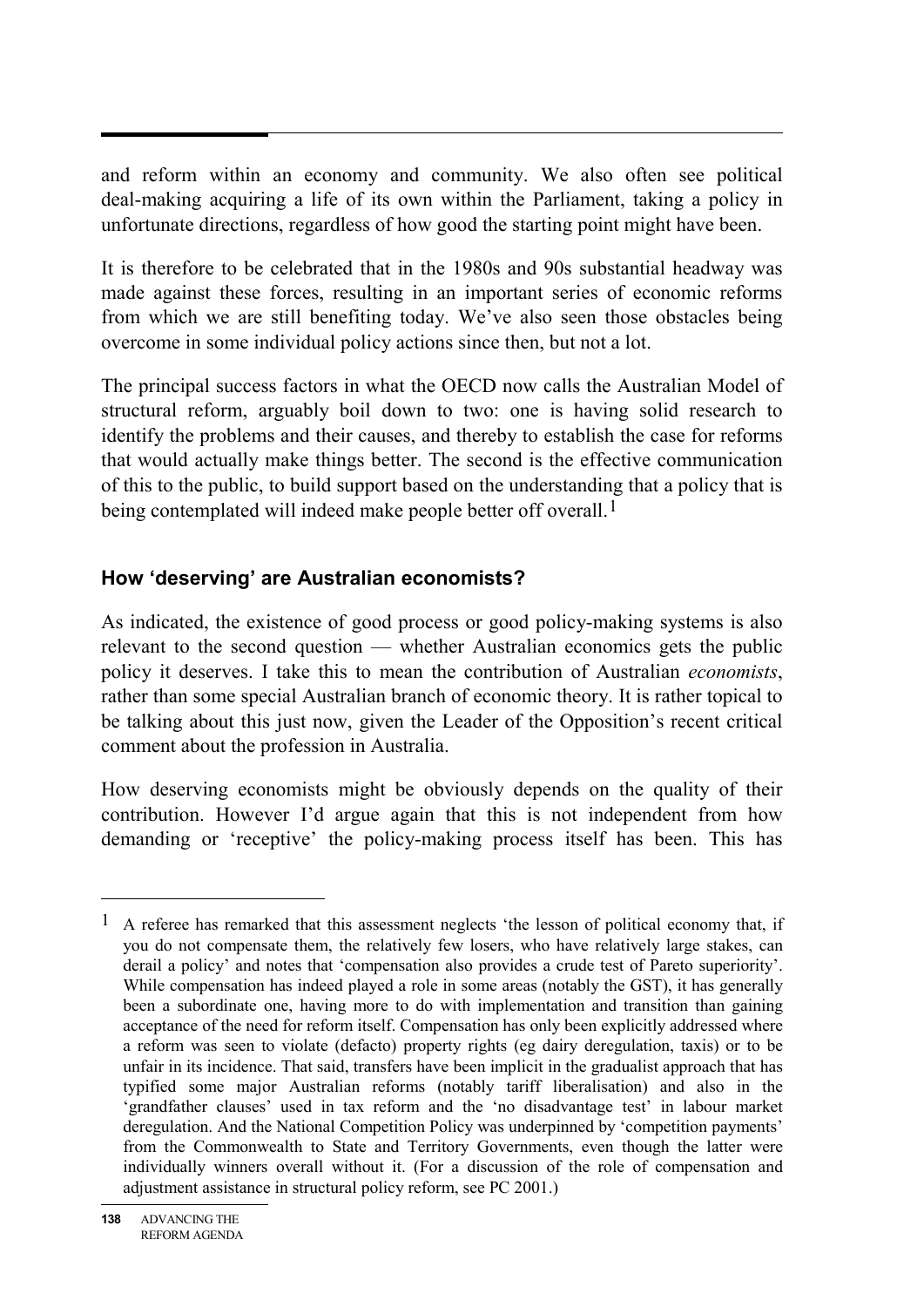fluctuated considerably over time, but has arguably been trending down over the past several years. [2](#page-4-0)

Australian economists have been very influential in relation to public policy and reform over the years. The question is whether they are less so today then in the past. There are four main sources of economic advice or analysis that I'll go through in considering this.

#### *The academics*

-

The first is academia. Academic economists in Australia have played an important, indeed crucial, role in laying foundations of theory and research on which others, including economists in government, have depended.

Traditionally, academic economists were attuned to the particular policy needs of this country. Australian academics have produced seminal work in such areas as trade theory and protection measurement, agricultural economics, open-economy macroeconomics and CGE modelling.

Australian academics have also been directly engaged in the policy-making process over the years, including through stints within government itself. They have thereby had a significant impact not only through their writings, but also through more direct involvement in the policy process. That seems less evident today and may reflect a more general malaise in academic economics.

Observing from the 'outside', there appears to have been a loss of mainstream economics within many of our universities, both in teaching and research. Economics seems to have gone in two directions — a softer commerce-related direction, and a highly 'mathematical' one.

There is a question as to whether that has contributed to 'economics' becoming a less attractive proposition for many young potential students. We've certainly seen a drop off in the number of economics graduates and in the number of young people choosing to study economics proper.

There is also a question as to whether enough academic economists in Australia are applying themselves to the policy issues of the day. If we think about the burning policy debates in relation to social and environmental issues, how prevalent are

<span id="page-4-0"></span><sup>&</sup>lt;sup>2</sup> Henry Ergas, in commenting on this presentation, raised whether this may be due to the lower opportunity cost of inefficiency in good times than in bad. He notes that our 'golden ages' of economics were times of economic crisis — the 1930s and 1980s — observing that strong terms of trade have been bad for Australian economics and, by extension, economic policy.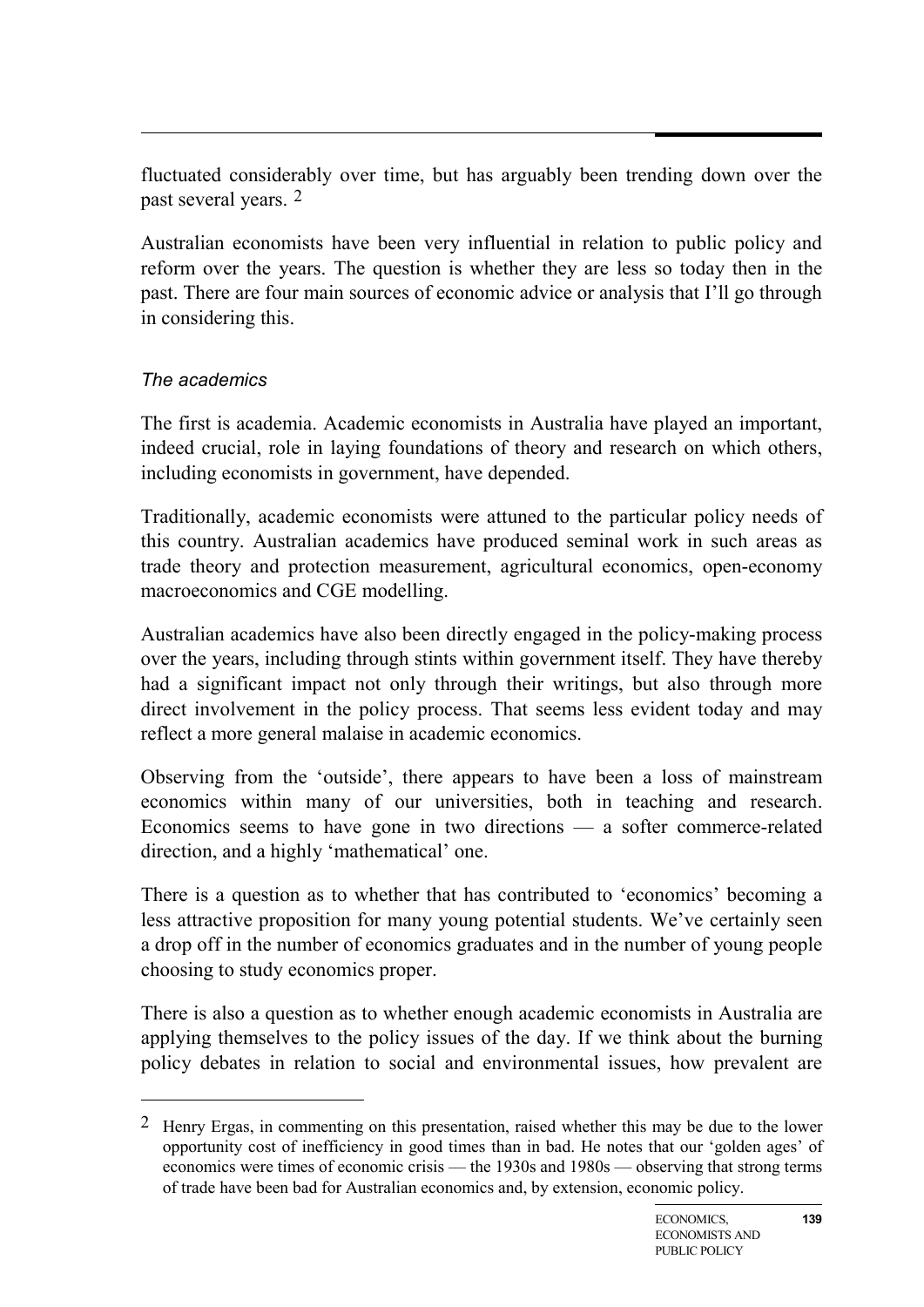academic economists in these? Only a few come to mind as being active public contributors on such topics as education, health, welfare, migration and, even that most 'wicked' contemporary policy challenge of all, Australia's response to global warming.<sup>[3](#page-5-0)</sup>

Another issue is whether the long-standing existence of different 'camps' and dissenting views within the profession may have weakened its collective influence. Are we fueling the public's perception of economics as a 'two-handed' discipline, one that rarely ends up coming to decisive conclusions or policy solutions to real world problems? Of course that would not be a new perception: recall George Bernard Shaw's quip that 'if economists were laid end to end they would not reach a conclusion'.

You may also recall comments last year by then Treasury Secretary Ken Henry indicating some frustration that the Government's major policy initiatives on mining taxation and carbon abatement at that time were not receiving stronger support from the economics fraternity, given that the core economic principles in those areas — related to economic rent and market-based mechanisms — are ones that economists would generally all accept at some level. This suggests that policy in Australia may not be getting the *economists* it deserves.

However, it is not at all clear that the dissenting views of some of the leading protagonists have been about matters of little consequence. For example, while 'economic rent' is a well-defined concept in theory, its identification and extraction in practice through government taxation — such as to avoid impacts on production or investment decisions — are very difficult, if not impossible, and will depend crucially on the detailed policy design. Equally, while market-based mechanisms have superior economic credentials for addressing pollution, and thus also in principle for reducing carbon dioxide emissions, their form, scope and timing are all germane to their efficacy and efficiency in practice.

Further, returning to one of my themes, it is questionable whether there *was* sufficient opportunity for such differences to be debated (in the Knightian sense) before the policies in question were fully formed. And, as we have seen, if there is no great effort made to attain some resolution among economists and other experts

 $\overline{a}$ 

<span id="page-5-0"></span> $3$  One of the commentators for this paper has explained this in terms of the incentives facing academics under 'managerialism' within universities, in which 'Heads of Schools are given little scope to reward academics who contribute to public policy'. Another commentator notes the 'emphasis put on work models, performance indicators and possibly even on what might be termed 'political correctness''. A third cites in particular 'the ERA journal ranking exercise' as influencing what academics do. And a fourth speculates whether 'the rising proportion of non-Australian origin academics is playing any role', noting their 'lack of context and therefore lack of confidence in adding their voices to public debate'.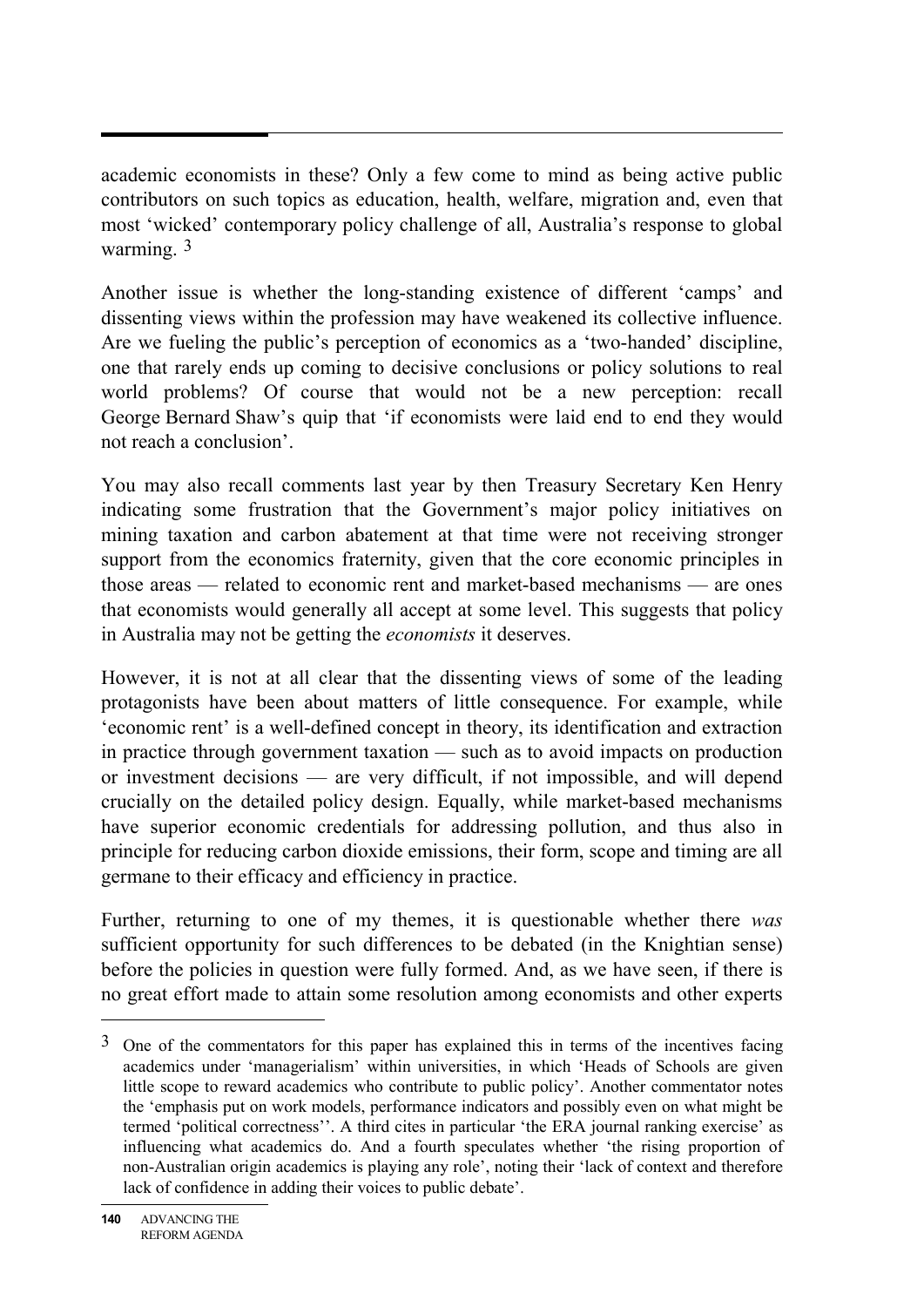early on, later resolution among politicians and key interests may well generate outcomes that would satisfy no economist.

#### *The bureaucrats*

A second key source of economic advice is the *bureaucracy*. This has traditionally been a stronghold of economic thinking and application. During the reform era of the 1980s and early 90s, several 'practising' economists headed key departments of State. Economists were also commonly key advisors in ministers' offices.

At the departmental level, I think Treasury is now the last refuge of economists in terms of a working environment in which economic thinking is central — and lawyers and publicists now greatly outweigh economists among 'political staffers'.

Beyond the departments, there is the Reserve Bank, which does excellent research and brings a measure of contestability to macroeconomic policy debates. And there are those research agencies that are adjuncts to particular departments, though these appear to have become less independent and influential over time.

Finally, I shouldn't omit my own organisation, the Productivity Commission, which continues to apply economics and evidence to a range of key policy questions through its public inquiries and other studies.

The scope of the Commission's work has widened considerably over time, extending well beyond its predecessors' staple fare of industry assistance and economic infrastructure, to important areas of social and environmental policy. There are a number of reasons for this. I'd like to think that a key one is greater recognition of the value of the Commission's evidence-based and consultative approach to policy development on the 'hard' (complex and contentious) policy issues. But this has no doubt been reinforced by a loss of research capability elsewhere in the public service.

One likely cause of that is the blunt, across-the-board cutbacks in funding of government departments and agencies that have taken place over recent years in the name of 'efficiency'. These have tended to fall more heavily on research, it being seen as a more dispensable activity. Another may be the lack of what I'd call a 'hospitable' working environment for young economists seeking to make their mark on public policy.

Economists are often seen as mainly useful for generating numbers. Mike Finger, an American economist who worked with the World Bank for many years, has given a delightful account of a public hearing at the old US Tariff Commission in the early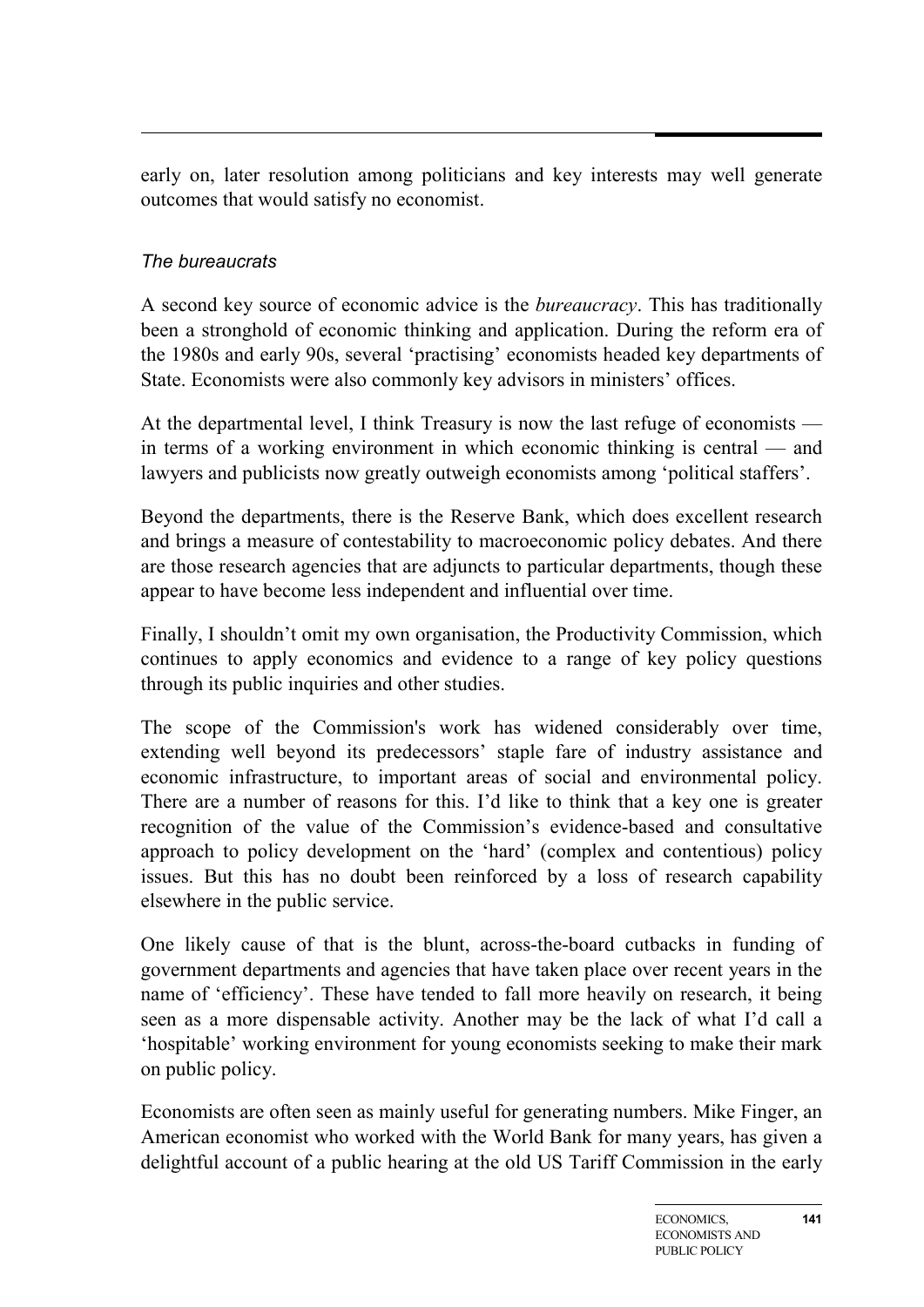1980s, in which the petitioning industry's flashy advocates ask their dowdy, hushpuppy-wearing economist, "How many chickens *were* there in Georgia in 1947, Dr. Brown?" (Finger 1984).

And David Henderson's depiction of the 'do it yourself economics' prevailing in the UK Civil Service, contains heartfelt insights about how the discipline is perceived (Henderson 1986). While science, engineering or accounting are seen as areas requiring trained specialists, economics is often regarded as something that anyone can pick up on the job (or on the run).

A good example of this is the confident assertion by non-economists of 'market failure' rationales for government intervention. Any deviations from perfect competition, or even failure of private firms to supply a good or service seen as desirable, can be cited as instances of 'market failure' justifying government action. There is much less recognition or acceptance of *government* failure — of the costs of intervention, of concepts like optimism bias and the scope for unintended consequences.

#### *The consultants*

Economic consultants and consulting firms are a third source of economic advice. The decline in economic capacity or capability within government has seen a parallel rise within these firms. Consulting firms have attracted many of Australia's best economists from academia and government. Indeed in a number of cases government officials have left the public service to set them up. (I recall that the IMF, on one of its periodic visits to Australia some years ago, greatly offended senior Treasury officials by referring to Access Economics as the Treasury 'A Team').

While the rise of economic consultancies as a source of policy analysis and advice has brought benefits, there is a risk of governments becoming too dependent on such external expertise, at the expense of their own core policy-making capability. There is a related concern about the capacity of the public sector to effectively monitor and evaluate the work it commissions externally. Poor quality control invites poor quality. And that can be damaging when the advice relates to important areas of public policy.

#### *The journalists*

The final category of economic advice and analysis that I want to mention is the media. I think Australia has been well served over the years by its economic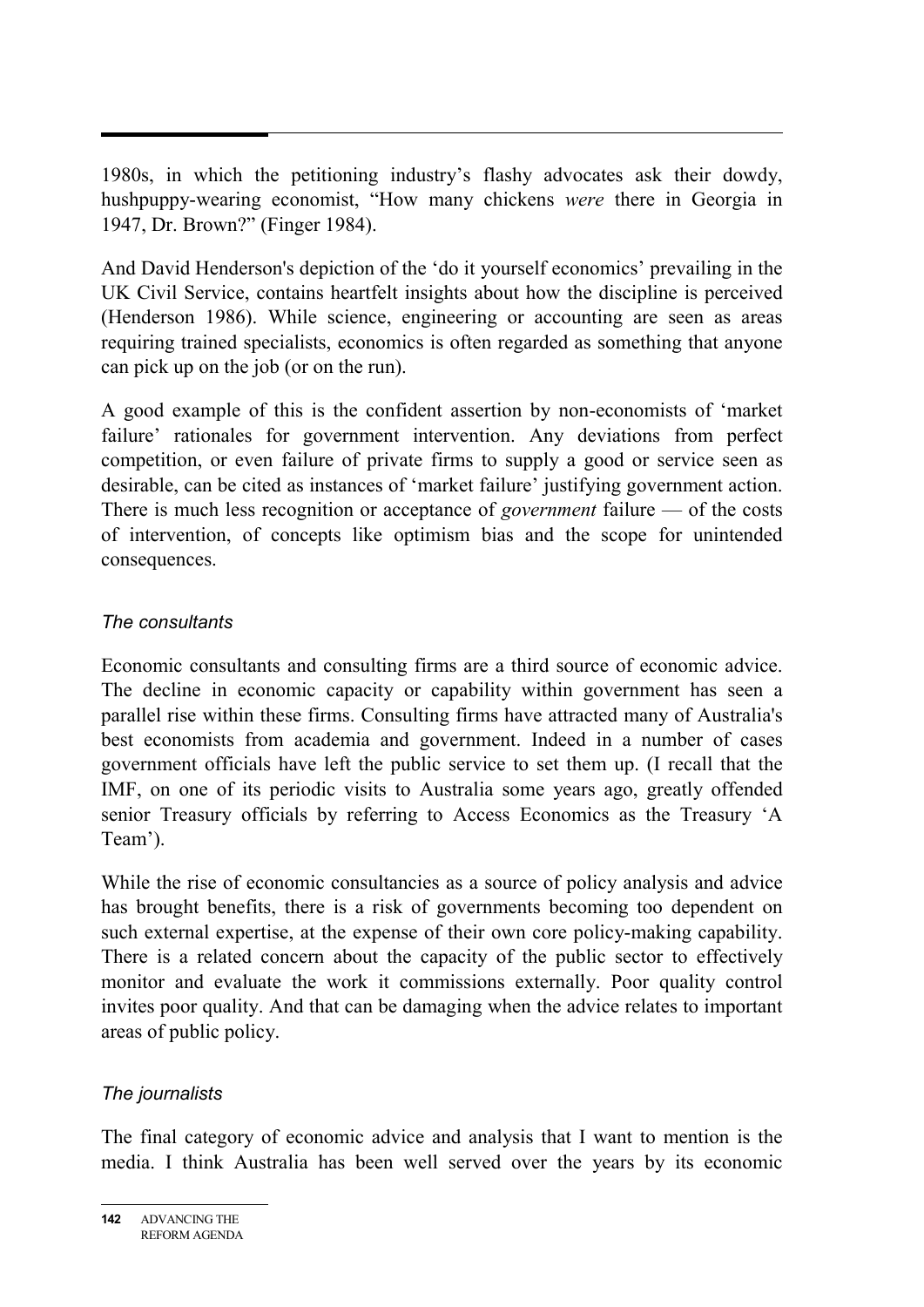journalists. They have been few in number, but disproportionate in impact. Among other things, they have played a valuable role as translators and simplifiers of economic concepts and jargon.

They have been important in that respect not only in educating public opinion, but also political opinion. On a number of occasions it has transpired that a politician's understanding of one of our tomes has been acquired through newspapers, rather than from reading our work directly. That is not necessarily a problem if the reporting is accurate, though it has encouraged us to do better in summarising our own reports! The reality, though, is that in many cases such articles tend to be partial accounts at best, or actually get it wrong.

The facts are that, outside the small number of 'economist-journalists', the typical treatment in the press of economic ideas is not very good and often not even very accurate. That may partly reflect the nature of the medium. Newsworthiness and accurate information don't always coincide. This is particularly evident within the electronic media and especially television, where the 'grab' is not compatible with complexity, and there is a desire to identify adversaries and conflict to make a 'story'.

Good economics is generally only 'news' when things have reached such a sorry state that basic economic logic appears novel. I like to think that that is why the Productivity Commission's reports can find themselves on the front page as headline news. However, I would not agree that the media has debauched our political or policy processes to the extent that Lindsay Tanner has recently described (Tanner 2011). I see it more as a *reflection* of these developments than the instigator: a mirror on reality, that hopefully may enable us to gain an understanding of the problems and the need to do better.

#### **The bottom line**

I've given a longish explanation for my very short initial answers to the two questions I was asked to address. My bottom line is that economics — good economics — can only flourish in the market for public policy if governments demand it. While this may not be the norm, Australia has benefited from creating policy-making environments in the past in which good economics has indeed flourished. It is timely to consider what may be needed to regain this in the future.

**143**